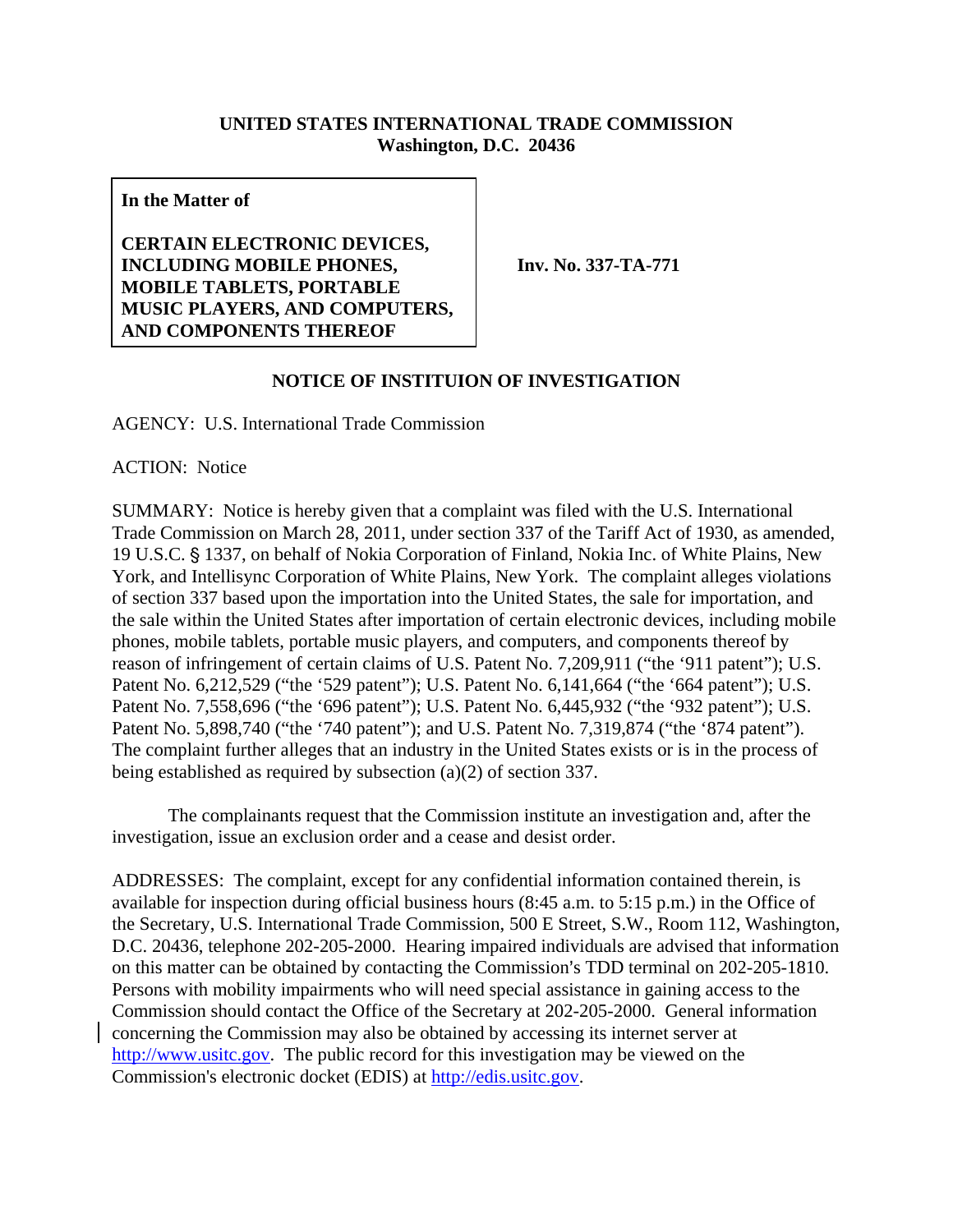FOR FURTHER INFORMATION CONTACT: The Office of Unfair Import Investigations, U.S. International Trade Commission, telephone (202) 205-2560.

AUTHORITY: The authority for institution of this investigation is contained in section 337 of the Tariff Act of 1930, as amended, and in section 210.10 of the Commission's Rules of Practice and Procedure, 19 C.F.R. § 210.10 (2011).

SCOPE OF INVESTIGATION: Having considered the complaint, the U.S. International Trade Commission, on April 25, 2011, ORDERED THAT -

(1) Pursuant to subsection (b) of section 337 of the Tariff Act of 1930, as amended, an investigation be instituted to determine whether there is a violation of subsection (a)(1)(B) of section 337 in the importation into the United States, the sale for importation, or the sale within the United States after importation of certain electronic devices, including mobile phones, mobile tablets, portable music players, and computers, and components thereof that infringe one or more of claims 1, 2, 5, 6, and 9-14 of the '911 patent; claims 1, 21, 25-27, 51, and 52 of the '529 patent; claims 3, 4, 21, 26, 28, 38, 43, 44, 61, 67, 68, 77, and 78 of the '664 patent; claims 1, 3, 5, 9, 11-14, 16, 18, 19, 21-23, and 25 of the '696 patent; claims 1-3, 5, 9, and 15 of the '932 patent; claims 1, 2, 5, and 6 of the '740 patent; and claims 1-6, 8-15, and 21 of the '874 patent, and whether an industry in the United States exists or is in the process of being established as required by subsection (a)(2) of section 337;

(2) For the purpose of the investigation so instituted, the following are hereby named as parties upon which this notice of investigation shall be served:

(a) The complainants are:

 Nokia Corporation Keilalahdentie 4 (P.O. Box 226) FIN-00045 Nokia Group Espoo Finland

 Nokia Inc. 102 Corporate Park Drive White Plains, NY 10604

 Intellisync Corporation 102 Corporate Park Drive White Plains, NY 10604